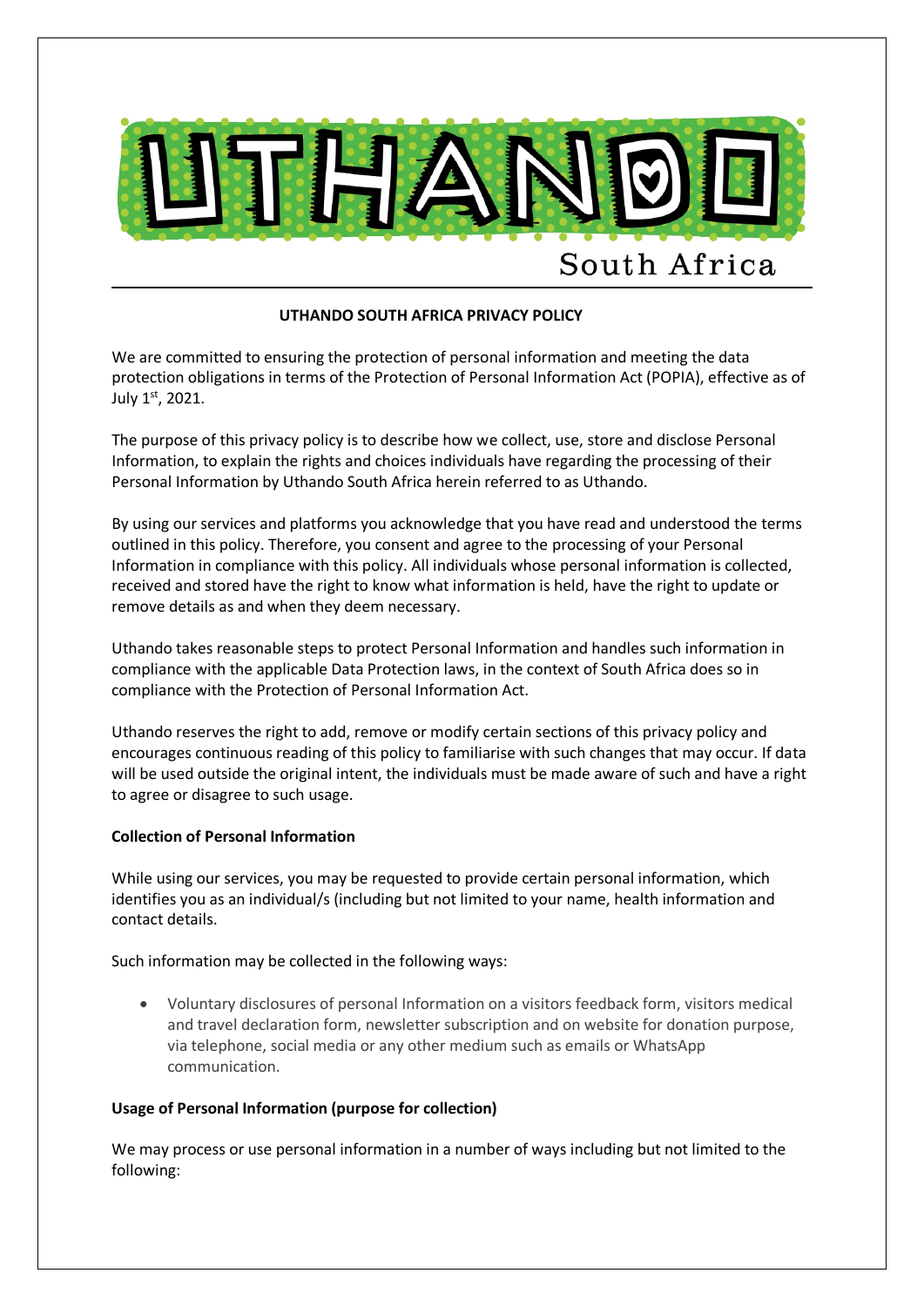- Enable us to use information on our social media platforms, website, marketing campaigns and request for donations.
- To communicate information, for example through newsletter sent when individual/s have subscribed.
- Compile and maintain our platforms, visitor's database, tour agency & operators and projects database.
- Track visitors database size and growth by using analytics and other measurable resources.
- To evaluate the impact of our support and assistance.

Processing or using includes collecting, receiving, recording, organising, storing, updating, modifying, consulting, distributing, removing and destroying Personal Information and this is performed to comply with the applicable laws.

### **Storage of Data**

We may keep Personal Information either in hard copy, electronic or both forms and take reasonable and appropriate steps to ensure its protection from misuse, loss and unauthorised access.

We will only keep Personal Information for as long as is necessary to fulfil its purpose as agreed upon with the individual/s or otherwise legally permitted to do so.

### **Disclosure of Personal Information**

We are not in the business of selling Personal Information and therefore we will not disclose personal information except in circumstances where consent is given by the individual/s.

We may disclose Personal Information to third parties where required by law and at all times individuals will be made aware, this may include:

- Our affiliates, in other words tour agents, tour operators and donors.
- Website support providers, scribers and content creators.
- We may disclose personal information if we are under a duty to disclose or share information in order to comply with any legal obligation and to our attorneys in connection with any potential, threatened or actual litigation or to our auditors for the purpose of auditing our accounts.
- In the event that we restructure or transfer our assets, we may disclose personal information to the prospective person/s taking over our assets.

### **Commitment to Security**

Although no one can guarantee the security of the information collected and received, we do employ safeguards intended to mitigate the risk of unauthorized access or usage of personal information and we will do our best to protect personal information by not allowing unauthorized use of personal information.

### **International Users**

Uthando South Africa is based in and operates from South Africa, regardless of where people access or use our services any information obtained will be stored in accordance with the South African